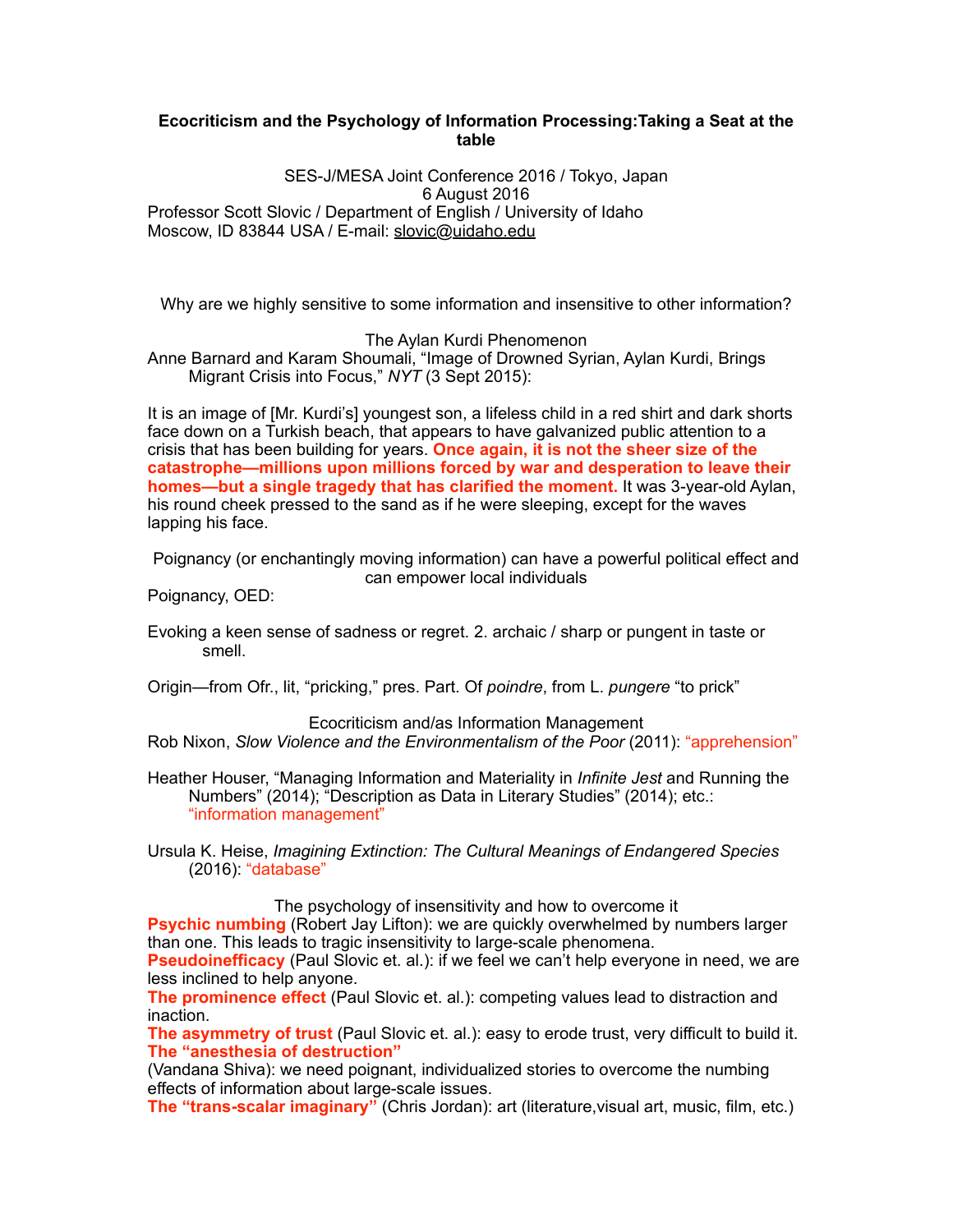can help train us to move cognitively between large and small scales.

How Should We Value the Saving of Human Lives (or Other Phenomena We Believe to be Important)?

Also by practicing multidimensional approaches to communicating quantitative information Scott Slovic and Paul Slovic, Introduction, *Numbers and Nerves*:

This balanced or multidimensional approach to communicating "data" accords well with the thinking of statistical evidence guru Edward Tufte […]. In his 2006 publication titled *Beautiful Evidence*, Tufte states: "The world to be explained is indifferent to scholarly specialization by type of evidence, methodology, or disciplinary field. A deeper understanding of human behavior may well result from integrating a diversity of evidence, *whatever it takes to explain something*" (11)

Two Key Points about Achieving "Discourses of Sensitivity"

- 1. We place great value on saving individual lives or responding to other individual or small-scale phenomena. (The Singularity Effect.)
- 2. We must rely upon processes of rational deliberation in addition to our initial emotional responses (such as pseudoinefficacy and the prominence effect) and to think across scales.

Empirical "psychonarratology" remains a nascent field—so much still to learn Marisa Bortolussi and Peter Dixon, *Psychonarratology: Foundations for the Empirical Study of Literature Response*. Cambridge, UK: Cambridge UP, 2003. …Wolfgang Iser's reception theory focused on the interaction between the text and the reader…. In describing these concretization activities and responses, Iser coined the term "the implied reader" (1974). The extensive discussion that ensued as to what precisely Iser might have intended by this term has generated the consensus that it refers to a text-based concept of the reader, implying that the reading process entails the generation of the meanings already inscribed in the text. The circularity of his theory is evident: From his theory of the text he extrapolates a concept of the reader, and the reader's presumed activities confirm his hypothesis regarding the text…. Consequently, his theory sheds little light on what actually transpires in the minds of readers during the reading process. (7)

Aldo Leopold's Strategic Use of Singularity in "Thinking Like a Mountain" (a classic work of environmental writing)—also showing his own transformation Aldo Leopold, "Thinking Like a Mountain," *A Sand County Almanac* (1949):

#### **We reached the old wolf in time to watch a fierce green fire dying in her eyes.** I

realized then, and have known ever since, that there was something new to me in those eyes—something known only to her and to the mountain. I was young then, and full of trigger-itch; I thought that because fewer wolves meant more deer, that no wolves would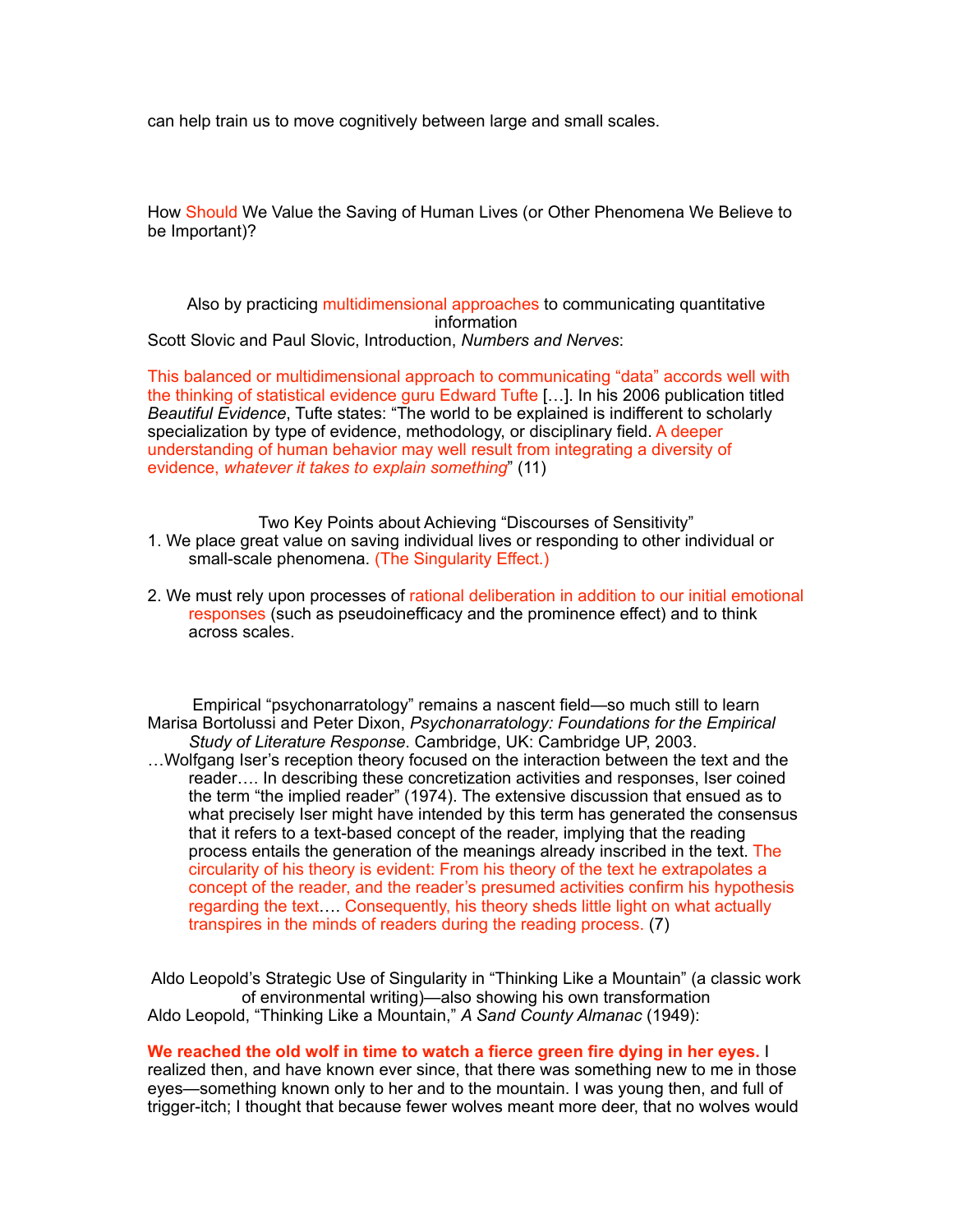mean hunters' paradise. **But after seeing the green fire die, I sensed that neither the wolf nor the mountain agreed with such a view**. (130)

Scaling up to the bigger ecological picture Aldo Leopold, "Thinking Like a Mountain":

Since then I have lived to see state after state extirpate its wolves. I have watched the face of many a newly wolfless mountain, and seen the south-facing slopes wrinkle with a maze of new deer trails. I have seen every edible bush and seedling browsed, first to anaemic disuetude, and then to death. I have seen every edible tree defoliated to the height of a saddlehorn. […]

I now suspect that just as a deer herd lives in mortal fear of its wolves, so does a mountain live in mortal fear of its deer. (131-32)

### **This poem about potential extinction uses the poignancy of vulnerability to enchant a future possibility with meaning**

Homero Aridjis, "Grey Whale," *Eyes to See Otherwise / Ojos, de otro mirar* (2001):

Grey Whale,

once there is no more left of you than an image of the dark shape that moved on the waters in animal paradise, no legend to log your life and its passage because there is no sea where your death will fit, I want to set these few words on your watery grave:

"Grey whale, show us the way to another fate."

Photographer/Digital Artist Chris Jordan and "**the trans-scalar imaginary**" Re-imagining Botticelli's Venus with a digital composition made of thousands of plastic bags

The artist's studio: a bank of computers and a mega-printer

### **Training**

### **"the trans-scalar imaginary"**

I was at an exhibition in Boulder, Colorado, at the Boulder Museum of Contemporary Art with a friend of mine […], and we were standing in front of that piece, and he had a bottle of water in his hand and was drinking from this plastic bottle. And he said just a second, and he went and threw the bottle in the garbage. Then he came back and stood in front of that piece again, and he got this sheepish look on his face and said, **"Well, that was just one bottle." Then he looked back at my piece, and I saw him sort of reel back. His neck snapped back, his eyes opened, and he looked at me and said, "I just got your piece. That's two million one-bottles." And I said, "Yeah, that's exactly it."**  That's one of the issues I try to raise with all of the *Running the Numbers* pieces. **I'm trying to raise the issue of the individual's role in the collective.** (Interview in *Ecology and Life Writing*, eds. Alfred Hornung and Zhao Baisheng, 2012)

The enchanting poignancy of the "bird gerhl"

Antony Hegarty told *The Sun* that the 2008 song ["Another World"] "describes how I feel about the vanishing aspect of the environment and thinking 'This is my world.' The Earth is the greatest creative force that we know, she's invented so many beautiful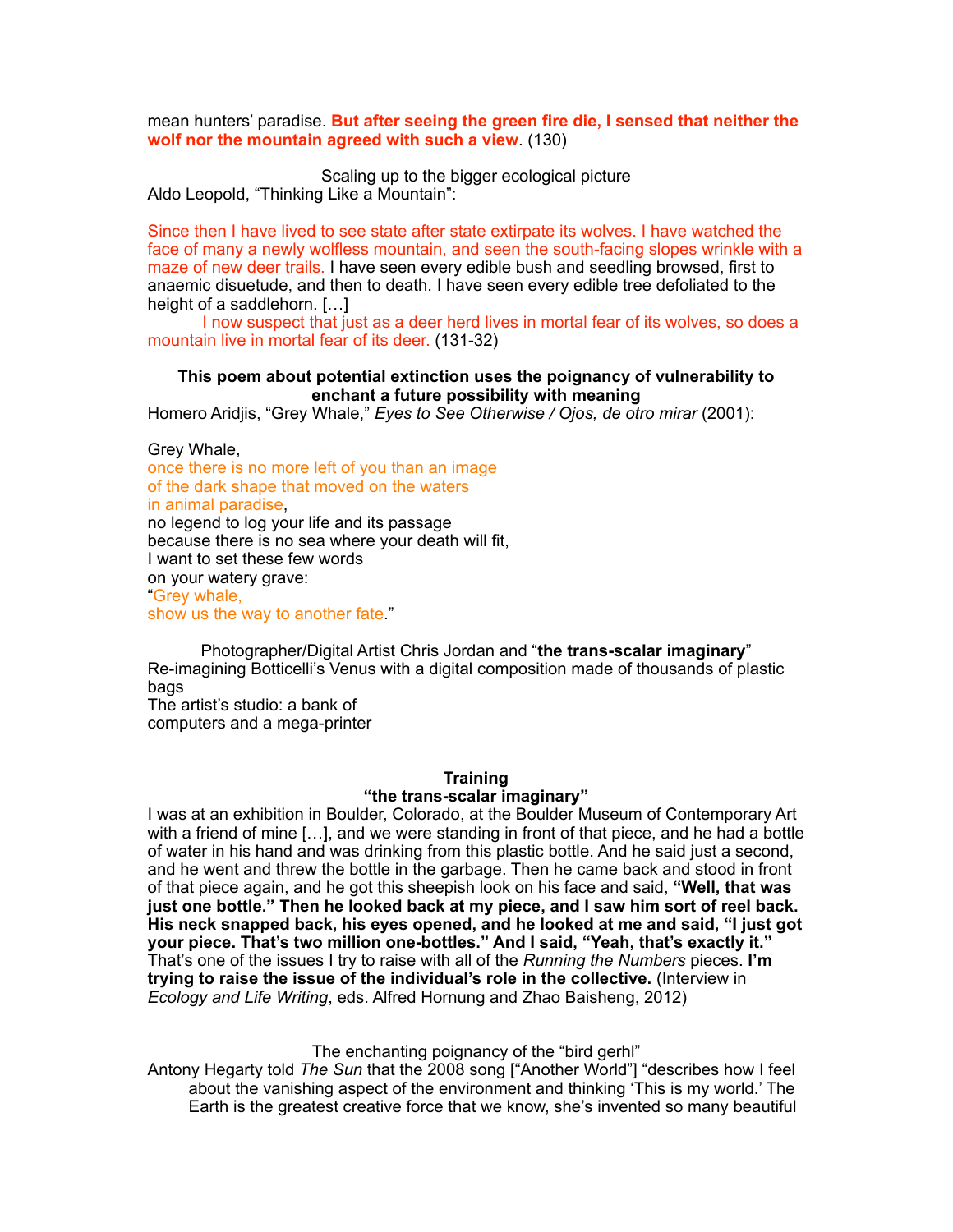aspects."

The goal of this music is to "establish a new way to value the world" that we live on.

Evoking a sense of vulnerability and loss in "Another World" Antony and the Johnsons, "Another World," *Another World* (2008):

I need another place Will there be peace I need another world This one's nearly gone Still have too many dreams Never seen the light I need another world A place where I can go I'm gonna miss the sea I'm gonna miss the snow I'm gonna miss the bees I miss the things that grow […] I need another world This one's nearly gone […] Another world Another world […]

Representing the lives of Chernobyl survivors through story: 2015 Literature Nobel Prize winner Svetlana Alexievich *Stories from Chernobyl: The Oral History of a Nuclear Disaster (1997; trans. 2005):* 

**He started to change—every day I met a brand new person. The burns started to come to the surface. In his mouth, on his tongue, his cheeks—at first there were little lesions, and then they grew.** It came off in layers—as white film…the color of his face…his body…blue…red…gray-brown. And it's all so very mine! It's impossible to describe! It's impossible to write down! And even to get over. The only thing that saved me was, it happened so fast; there wasn't any time to think, there wasn't any time to cry. (11)

Even abstractions become vivid and concrete *Voices of Chernobyl: The Oral History of a Nuclear Disaster*:

**What's it like, radiation?** Maybe they show it in the movies? Have you seen it? Is it white, or what? Some people say it has no color and no smell, and other people say that it's black. Like earth. But if it's colorless, then it's like God. God is everywhere, but you can't see Him. They scare us! (52)

*Anna Badaeva, re-settler*

Bioregionalism and Local/Regional Testimony Projects **Bioregionalism:** "a political, cultural, and ecological system or set of views on naturally defined areas called bioregions…."

**Environmental Testimony Projects:** collections of statements (in any genre) by citizens, artists/writers, scientists, and politicians; individualized voices important; authority comes from clarity, specificity, and clear indication of local knowledge.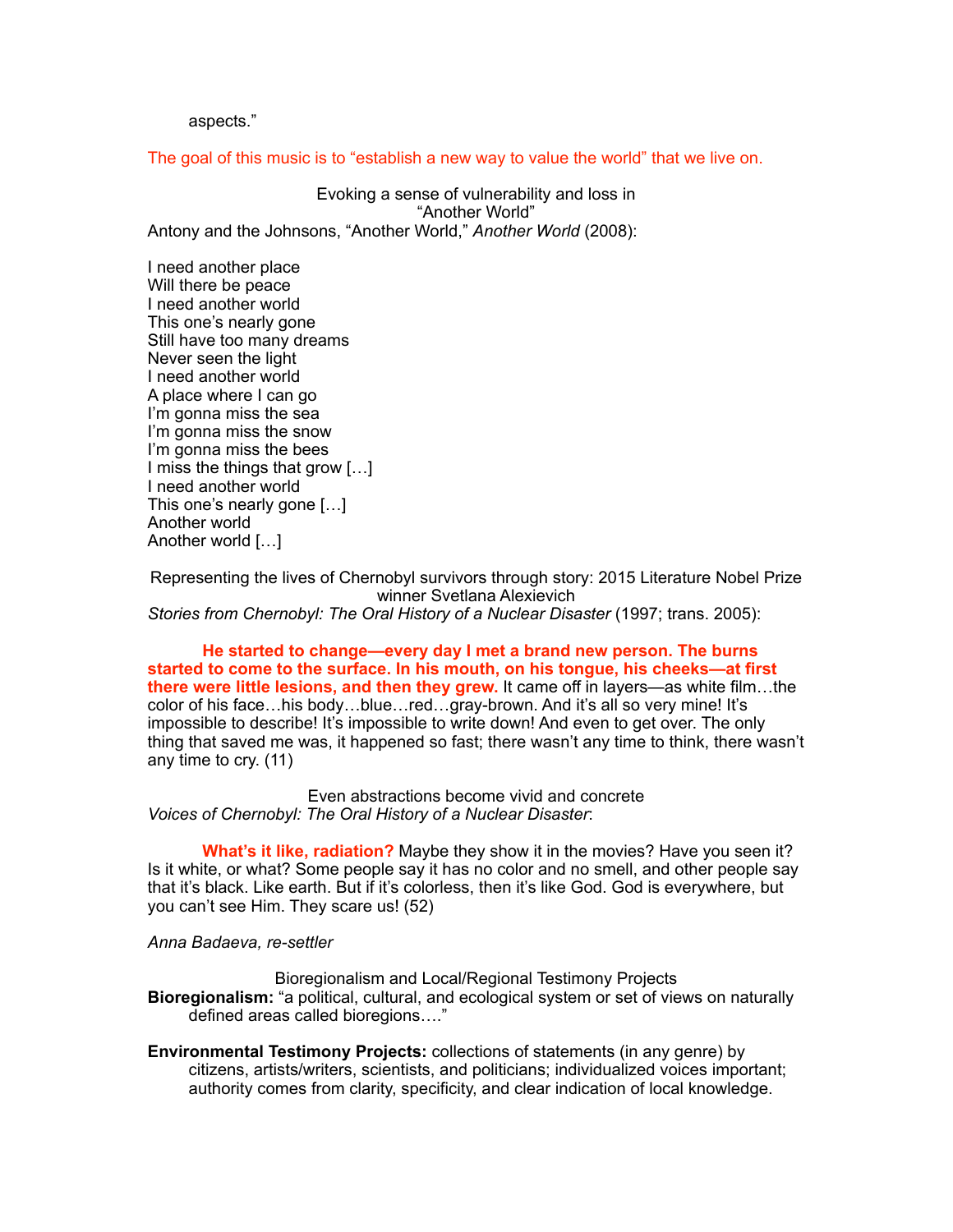#### How testimony projects come together

From *Testimony*:

With a grant of just under \$6,000, we remained sovereign, writers addressing Congress personally. **We printed 1,000 copies for distribution to all members of Congress, to the conservation community, and to the press.** We chose to make *Testimony* a limited resource, like wilderness.

**With extraordinary serendipity, the book came together quickly and smoothly. A week of light editing and follow-up with authors, a week in design, a week in printing--and we had a book. With** *Testimony* **in hand, we flew to Washington, D.C., for a press conference at the Triangle in front of the United States Capitol on September 27, 1995 […].** Representatives Maurice Hinchey (D-NY) and Bruce Vento (D-MN) responded, accepting *Testimony* on behalf of their colleagues and distributing the book to each member of the House with a cover letter. Senator Russell Feingold (D-WI) subsequently sponsored *Testimony* in the Senate and sent the book to his colleagues with a similar letter. (6-7)

### **A Few Samples of Early Testimony Projects**

Moore, Robert, and Scott Slovic, eds. *Wild Nevada: Testimonies on Behalf of the Desert*. Reno: U of Nevada P, 2005.

*From* "Introduction," *Wild Nevada*:

**The thirty individual testimonies collected here were solicited as personal statements--the precise viewpoints were not dictated to the authors. Therefore, what we have gathered is a varied, sometimes even contradictory, assemblage of perspectives.** This is entirely appropriate for a state that prides itself as a haven for free thinking and individuality, for urban revelry and utter wilderness solitude, and sometimes even for social experiments in wild places, such as the annual Burning Man event in the Black Rock Desert. **We offer these lively and diverse statements as a way of discerning how contemporary citizens of the American West feel about the idea of wilderness in one of the wildest regions in the lower forty-eight states.** (3)

A Politican Speaking from the Heart

United States Senator Harry Reid, "The Blank Spot on the Map," *Wild Nevada*:

Though some class "rock and ice" wilderness exists in Nevada, much of my state's wild country lacks water, much less waterfalls. **These are wild lands, but lands that defy conventional conceptions of wilderness. The Jarbidge Mountains near the Idaho border, which were designated by the Wilderness Act of 1964, were the only official wilderness in Nevada until 1989, when- long after all the other western states created their Forest Service wilderness lands--I succeeded in passing a bill designating over 530,000 acres of Forest Service lands throughout the state as wilderness.** This bill largely resolved the question of Forest Service wilderness in Nevada but left unanswered which of the Bureau of Land Management's 100+ Wilderness Study Areas merit inclusion in the Federal Wilderness System.

Interestingly, **most people view Nevada as a great blank spot on the map**, defined by connecting the dots: Las Vegas … Death Valley … Reno … Boise … Salt Lake City … the Grant Canyon … Las Vegas. **Sadly, those who advocate Nevada as a place for dumping high-level nuclear waste have a blind spot for the beauty of the blank spot.** (96)

A Native American Perspective Leader Concerned with Future Generations Corbin Harney, "Nuclear Destruction of Shoshone Land," *Wild Nevada*:

We say we're concerned about our children, that we're concerned about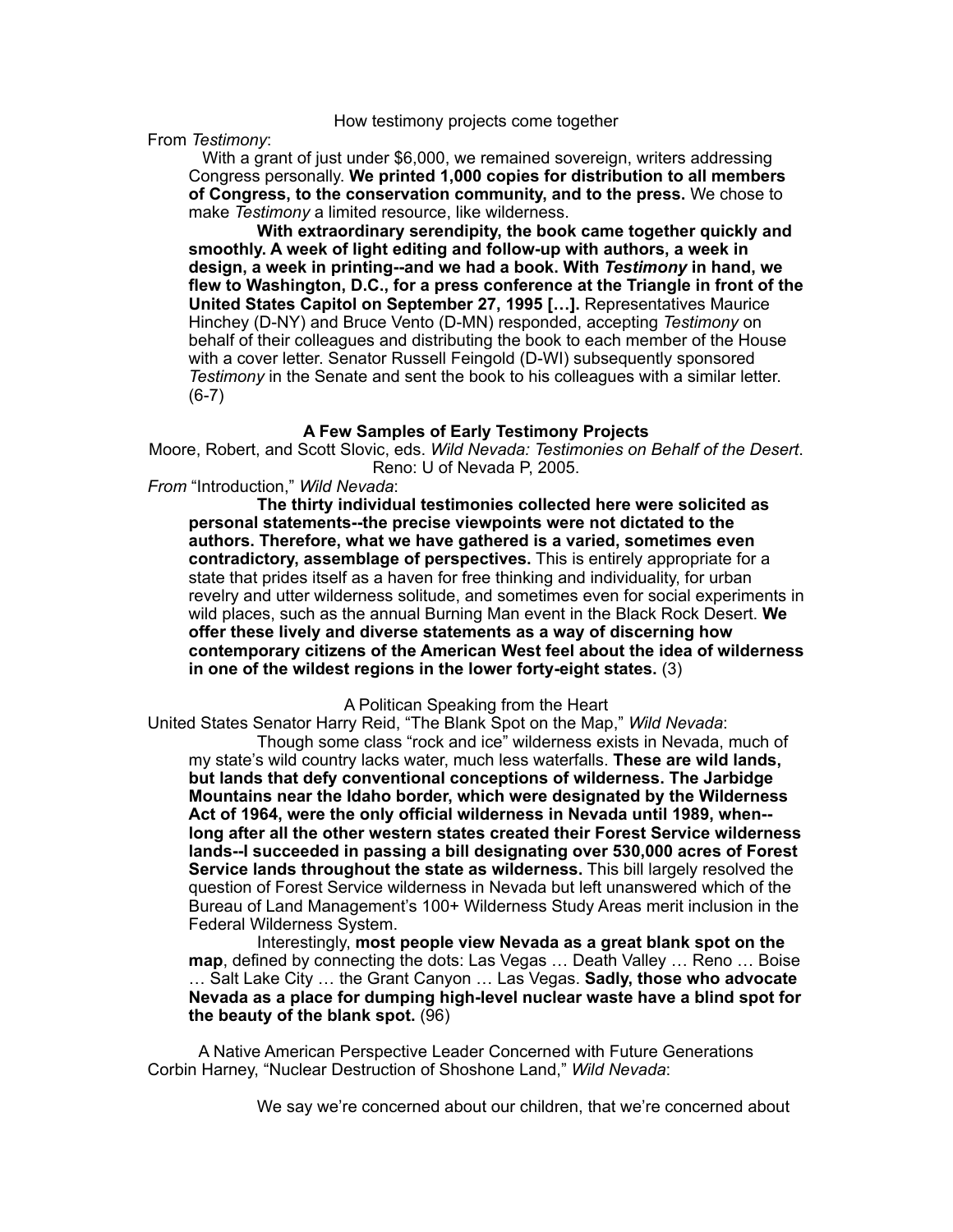the lives of different kinds of animals and birds. Seems to me the government doesn't care so I hope people can wake up and start thinking about these things. **What are you going to tell your children, your grandchildren? If the beautiful land, beautiful animals of all different kinds are gone from the face of this Mother Earth, are we going to say we didn't care for them, that we did something wrong?** (117)

## **"We are here!": Poignancy, Storytelling, and the Concept of an Island-Sustainability Testimony Project**

International Conference on Island Sustainability, University of Guam 13 April 2016

Professor Scott Slovic Department of English University of Idaho Moscow, ID 83844 USA

E-mail: slovic@uidaho.edu

How to concretize the abstraction of 2,100+ vulnerable Pacific Islands? Tony de Brum, recent Foreign Minister of the Republic of the Marshall Islands, International Conference on Island Sustainability, 13 April 2016:

The Marshall Islands is the first nation that may be eradicated due to climate change this is an opportunity to take action.

"Displacement is not an option."

"Vulnerable countries should not be treated in a one-size-fits-all manner."

"We have unique vulnerabilities."

### People elsewhere in the world think of us as "insignificant dots on the map in the middle of nowhere."

We are here!: Toward an Island-Sustainability Testimony Project Short, personal statements (250-300 words at most).

Stories (brief representations of experience that bring the place and specific issues to life).

Descriptions of landscape, seascape, encounters with individual phenomena or people. Briefly articulated arguments or concerns, combined (if possible) with story. Try not to be overly abstract—accentuate the local and the personal.

Rising sea levels in the Marshall Islands, overdevelopment on Palau, mega-typhoons on Saipan, critical lack of resources and problems with waste management on Guam (the most populated island in Micronesia)

Drought on Guam and throughout the Pacific Islands

The Environmental Writing on the Beach Workshop (12 April 2016) will result in the Island-Sustainability Testimony Page on the website of the Center for Island Sustainability at the University of Guam

We are all citizens of Earth Island—and many of us are inadvertently causing the disappearance (genocide?) of island societies!